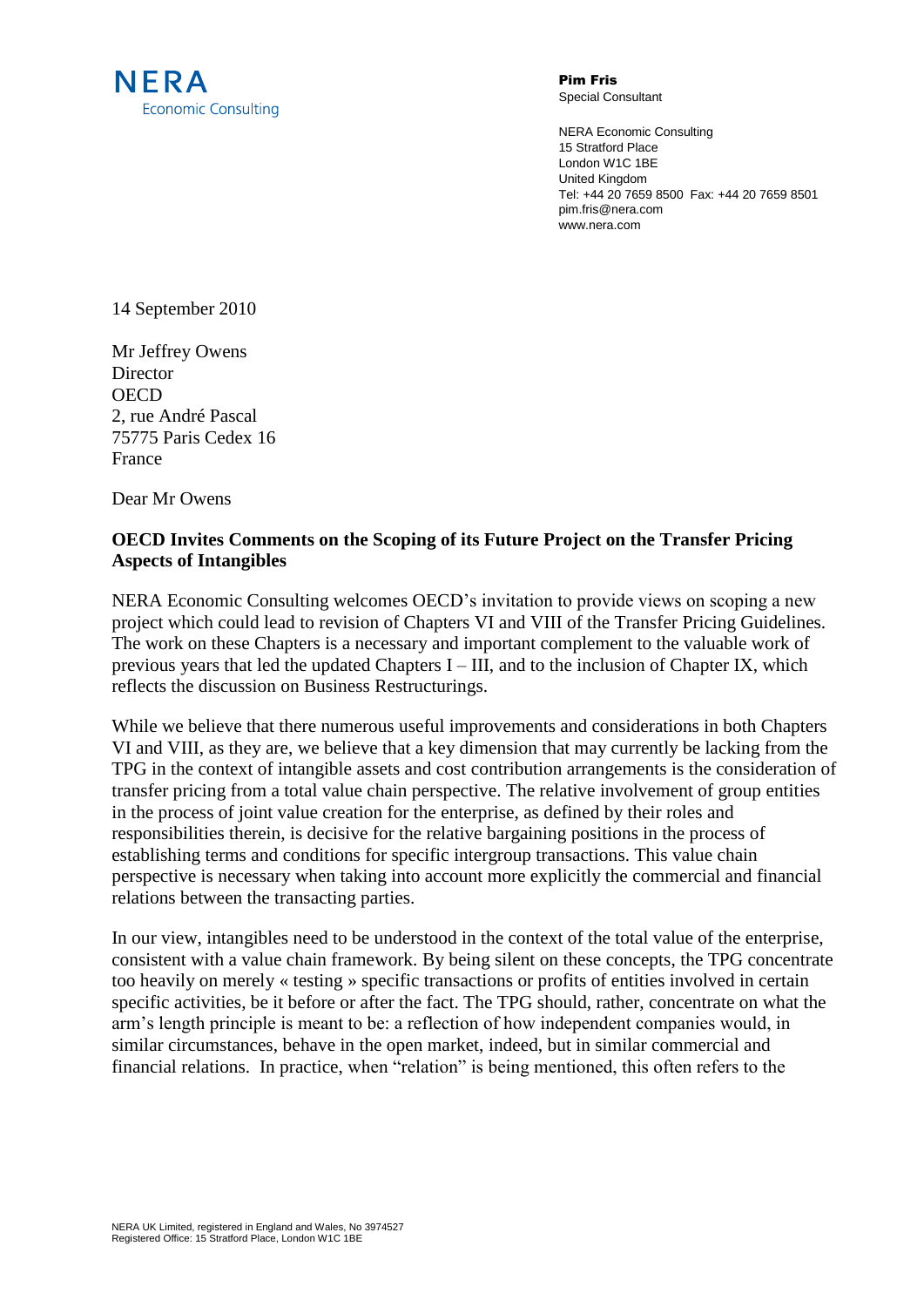

Page 2 14 September 2010

shareholder relationship. In identifying or analyzing what constitutes "arm's length," abstraction should be made from shareholder relations *per se*, and the commercial and financial relations have to be taken into account *as they are*. By dealing lightly with the relational dimension, the TPG tend to ignore a fundamental characteristic of an enterprise, namely, that its aim is to make profits in order to promote the continuity and success of the enterprise. The "related" parties that we are investigating in their dealings are generally involved in a long-term cooperative relationship. Comparability analysis that focuses merely on transactions and/or entity profits delivers potentially useful indications (usually), but misses the essential point that third parties are only comparable in their behavior in the context of a similar type of relationship, i.e., in similar commercial and financial relations.

Taking the total value chain perspective will necessitate changes to Chapter VI. In particular, we believe that the TPG would benefit from focusing on an enhanced definition of intangibles. Doing so will require addressing the total universe of intangibles, including, for example, goodwill, going concern value, workforce in place, etc. as well as conventional marketing and technical Intellectual Property intangibles. In this respect, the diagram below may provide a helpful illustration of the nature of intangibles that need to be considered from a transfer pricing perspective.



We note that the broadest category of intangibles, referred to as "intellectual capital" in the above chart, is not being seriously considered in the current TPG despite the fact that it is in many cases at the heart of the value creation process of MNEs. Intellectual capital may include knowhow, processes, ways of doing business, workforce in place, and many other intangibles that are generally not referred to in other disciplines that have to deal with the value of intangibles.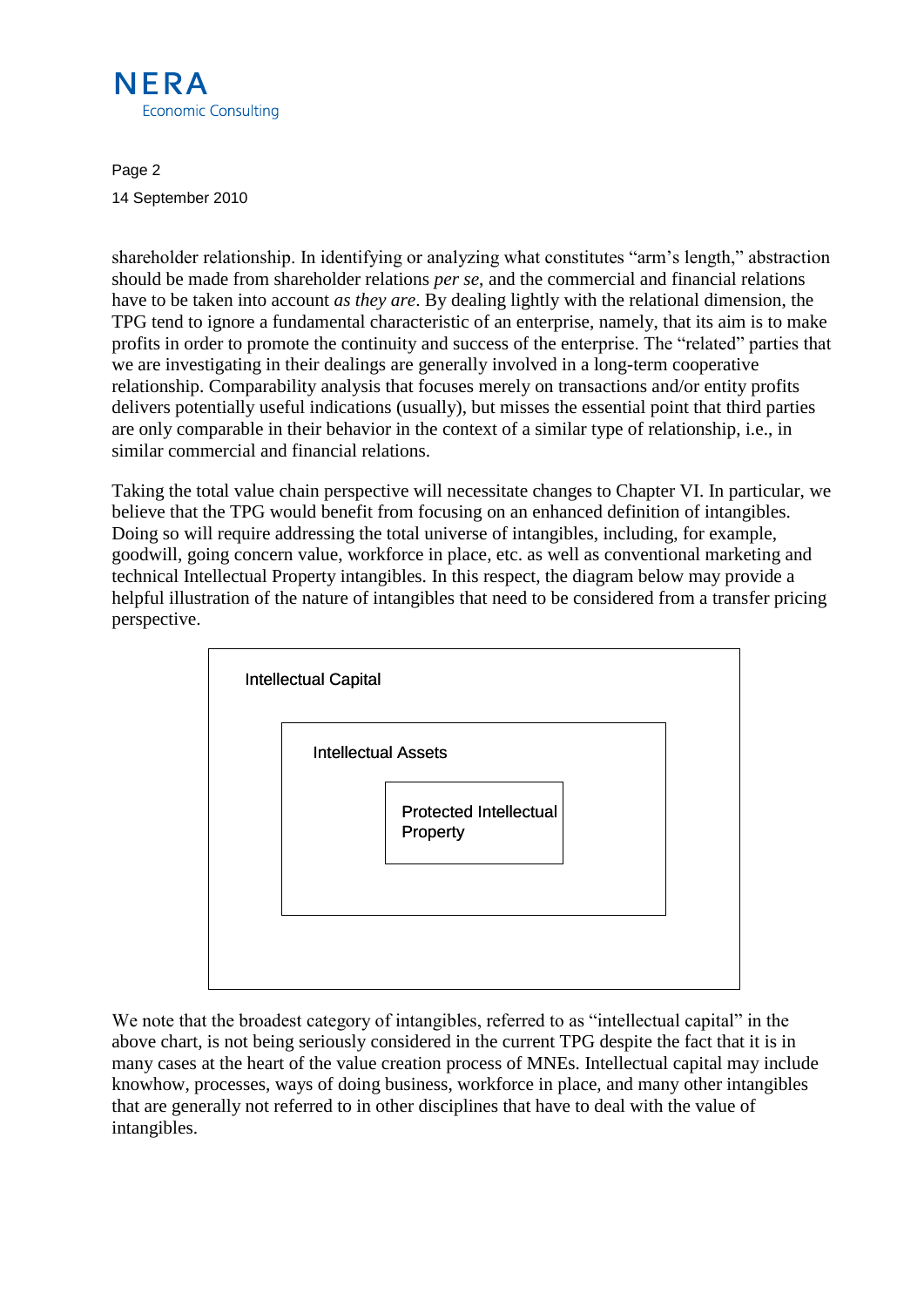

Page 3 14 September 2010

The recognition that the type of intangibles that need to be taken into account for transfer pricing purposes is different, and surely broader than the intangibles that are addressed in other areas such as in accountancy or from a legal perspective, is important. It implies that an agreement or legal definition *per se* may well not be a reliable starting point for a transfer pricing analysis dealing with intangibles. The proper starting point is in the relationship between the transacting parties, in the role of intangibles in the value creation, and in the roles and responsibilities allocated to the parties involved in value creation according to the business model defined for the enterprise. Only then do we have the ability to identify how this behavior would translate on the open market, i.e., between parties without shareholder relations *per se* but otherwise engaged under similar commercial and financial relations.

From the perspective of applying the methods, we believe that the valuations determined in applying the arm's length principle need to recognize the overall value chain and the relative contributions of the different intangibles, together with the roles and responsibilities for risks of the value chain participants.

Finally, the current Chapter VI limits its discussion of intangible ownership to a discussion of marketing investments undertaken by enterprises not owning the trademarks or trade names. The principles articulated there need to be expanded to apply to other comparable situations such as when R&D legal ownership differs from economic ownership due to the roles and responsibilities for risks of the participants. The U.S. regulations have changed numerous times with respect to these considerations, and a broader international consensus seems needed. Such a consensus could most appropriately be developed by the OECD.

In conclusion on Chapter VI, we are of the opinion that the TPG would fail if the changes concentrate exclusively on developing a toolset for facilitating the testing of individual transactions. Instead, the TPG should concentrate on insuring that the starting point of the analyses and valuations performed take into account the perspective of the total value chain and the role of intangibles defined in a broad sense. In this respect, we wish to stress that improvements in the availability of financial data in general has made it possible to apply techniques that in the past could not be reliably considered.

We view Chapter VIII as a practical application of Chapter VI: dealing with intangibles (defined in a broad sense) in a context where the MNE members have decided to share risks and benefits associated with investments to develop intangibles. The test of the arm's length character of the transactions involved does not primarily concern the question of whether, in similar circumstances, third parties would apply a CCA or, alternatively, a centralized ownership model. Rather, the appropriate question is whether, given the choice of model by the enterprise, the terms and conditions thereof would be negotiated with a similar result between independent parties, given their relative bargaining positions. This means that, in our opinion, Chapter VIII should concentrate on applying in the context of CCAs the principles that have been developed in Chapter VI. In this respect, while we believe that the discussion in the current TPG of what is